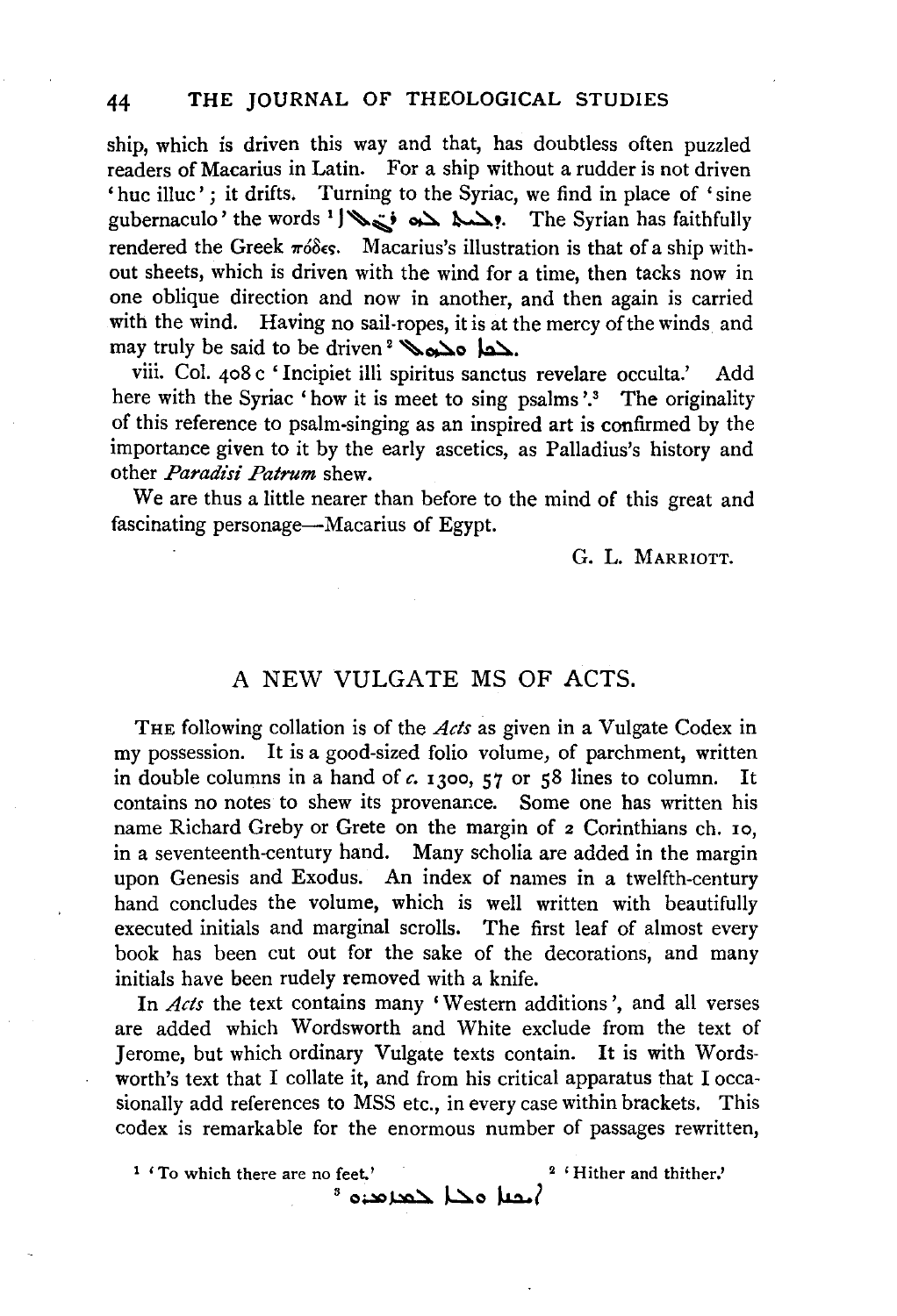often in a cramped later hand, over rasurae of what the first hand wrote, e. g. Luke vi  $2-5$ ; vii  $38$ ,  $39$ ; xx  $46$ ,  $47$ ; xxii 8-10; and these rasurae are everywhere too thorough for the original text to be deciphered.

### Collation of *Arts*.

### T

*vv.* I-I3 as far as *ascenderunt* missing through mutilation

- *v.* I4 omnes erant] sup lit m sec
- <sup>I</sup>9 *omnibus* tr post *Ierusalem*
- 20 eorum] *eius* (Iren Aug)
- 2 5 ante *locum* add *per* ut uid, del vult sec m

#### 11

6 *linguam suam* 

9 ante *Cappadociam* add *Iudaeam* sec vice

12 tr *dicentes ad invicem* (demid)

I4 *elevavit* 

r7 *de spiritu meo* sup lit man sec(? spiritum meum)

I8 ante *ancillas* om *super* (BC F KM R W gig)

2 9 *def. et sepultus est* 

38 *Petrus vero ail ad illos* sup lit m sec (D d p lren)

39 ante *repromi'ssi'o* add *haec* (d gig p Lucif Aug)

45 post *substantias* add *eorum* sup lit

### Ill

9 *vidit eum omnis pop. amb.* (C R T e gig Lucif)

20 *cum* et om *ut (ut cum* ex conflat codd hieronymiani paene omn *cum*  restituimus ex cod c dem antiquae versionis)

2 2 post *omnia* add *dixit* 

26 *se* add m ant ex corr

### IV

<sup>I</sup>post *sadducaei* add *templi* sec vice, del vult m sec

- 8 post *seniores* add *Israel(®* de gig hp\*)
- <sup>I</sup>4 pro *cum eis* habet *coram eis*

IS secedere] *sedere* pr m add *ce* sup vs m ant (F)

- 20 tr *audiuimus et uidi'mus*
- 22 *erat hoc signum (hoc* de)
- 26 ante *Christum* add *Ihesum*
- 28 *manus tue* (G S U\*)
- 28 ante *jien·* add *jiiii* quod uult del, suspicor *primum,* sed quid vere scriptum sit nescio

3I *est locus in* sup lit m re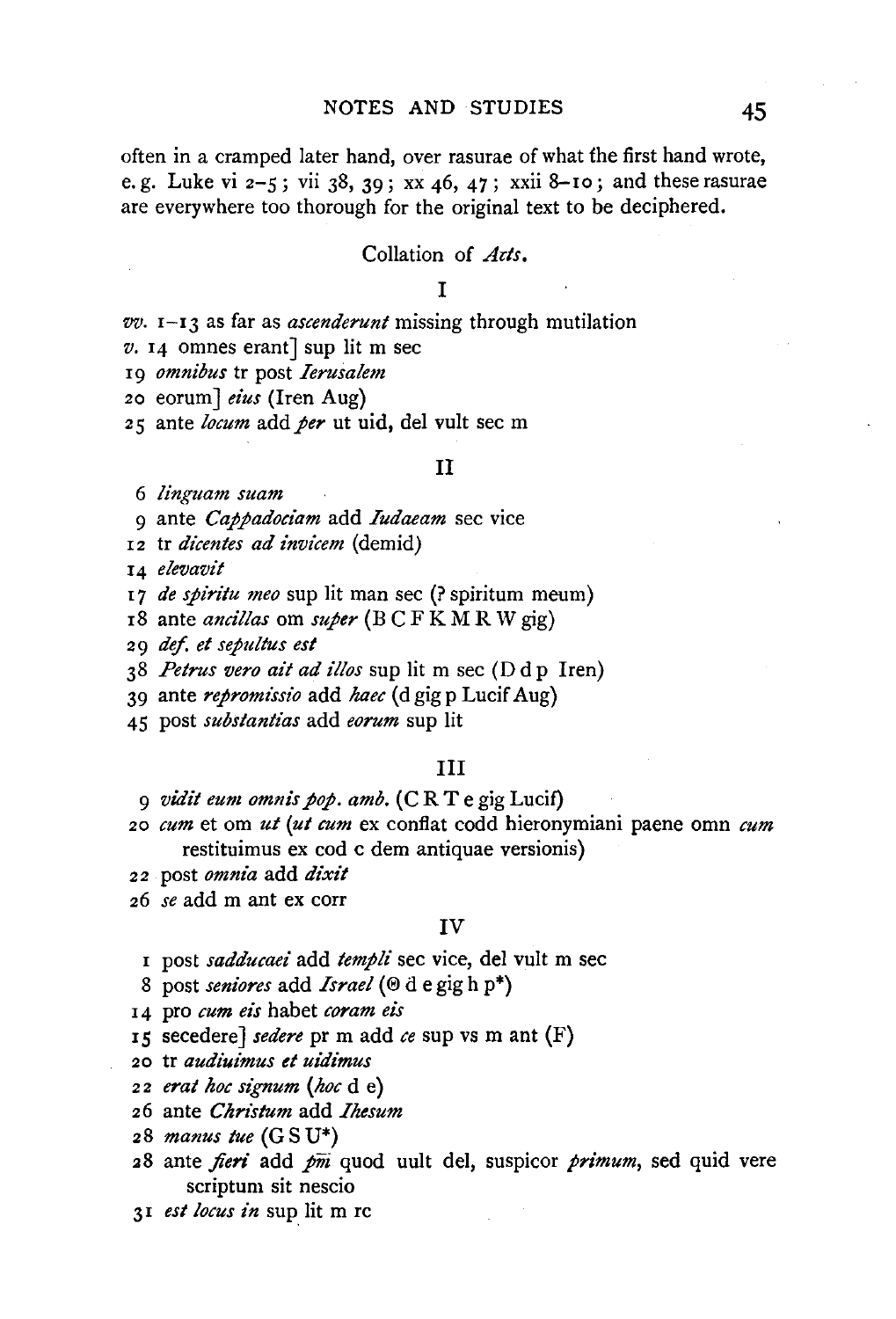# 46 THE JOURNAL OF THEOLOGICAL STUDIES

V

- 3 post *petrus* add *ad eum* (W dem p)
- 5 *autem Ananias* sup lit m re
- 5 *magnus in omnes*
- 8 sic legitur: *respondit ei Petrus: die mihi autem,* ubi *autem* post *mihi*  del uult m re *(autem* post *respondit* om gig cum 15, 17, 73)
- 9 *ad eam dixit* (e)
- 10 *Et conjestim* (C 0 R T)
- II *universam ecclesiam* (de Bentl)
- 14 *autem* add supra lin m re (tr *autem magis®)*
- 21 adveniens] *audiens* ubi *udiens* sup lit 8 vel 9 litterarum (BFKRSTV lux. contra graecum)
- 26 *timebant autem populum* ubi ceteri *t. enim p.*
- 31 Israel] *in Israel* (S}
- 32 post *dedit* om *deus*
- 34 *i'ussit foras modicum apostolos sedere (modi'cum* D 0 e p; *aposto!os N* C D 0 T d e gig h etc. ;\_ *secedere* C D 0 T gig)
- 36 *ante eni'm hos di'es* (AD M 0 p)
- $36$  *aliquem magnum*  $(B<sup>1</sup>C D G<sup>2</sup> \Theta T d e gig)$
- 36 *virorum numerus*
- 36 *qui'cunque credebant*
- 36 *redactus est*
- 39 *potestis* (F 0 S U) 39 eos J *eos sed sinite illos* (cf. D syr)
- 39 *conserunt* sic (D S\*); supr vs add *sen* m re

#### VI

- 5 Timonem J *Thimotheum* (B F K S\* v)
- 8 *in populum* quod corr *in populo* m sec
- I I *verba blasphema* (S U etc)

### VII

- I post *sacerdotum* add *Stephano* (CDOTW dog, gigh ptw)
- 4 ord *in qua vos nunc* (d e p Hieron Aug)
- 6 *quadringentis et septem* (B F S)
- <sup>I</sup>3 *maniftstum* add *ta* sup lin m sec (W)
- 14 *cogitati'onem eius* (S U d add *eius)*
- 16 post *Emmor* repetit *preli'o argentz'*
- 19 *vivificarentur masculi* (De gig cum Egr)
- 21 *Exposito autem illo in flumine sustulit eum in flumine Pharaonis filia* sic (add *in fl.* DWde)
- 24 *patientem de genere suo* (d gig par. lat. 11533)
- 24 *iniuriam patiebatur* (W gig)
- · 25 *exi'sti'mabat autem intel.jr. suos quoniam* (ubi *suds* M R2 T c de p)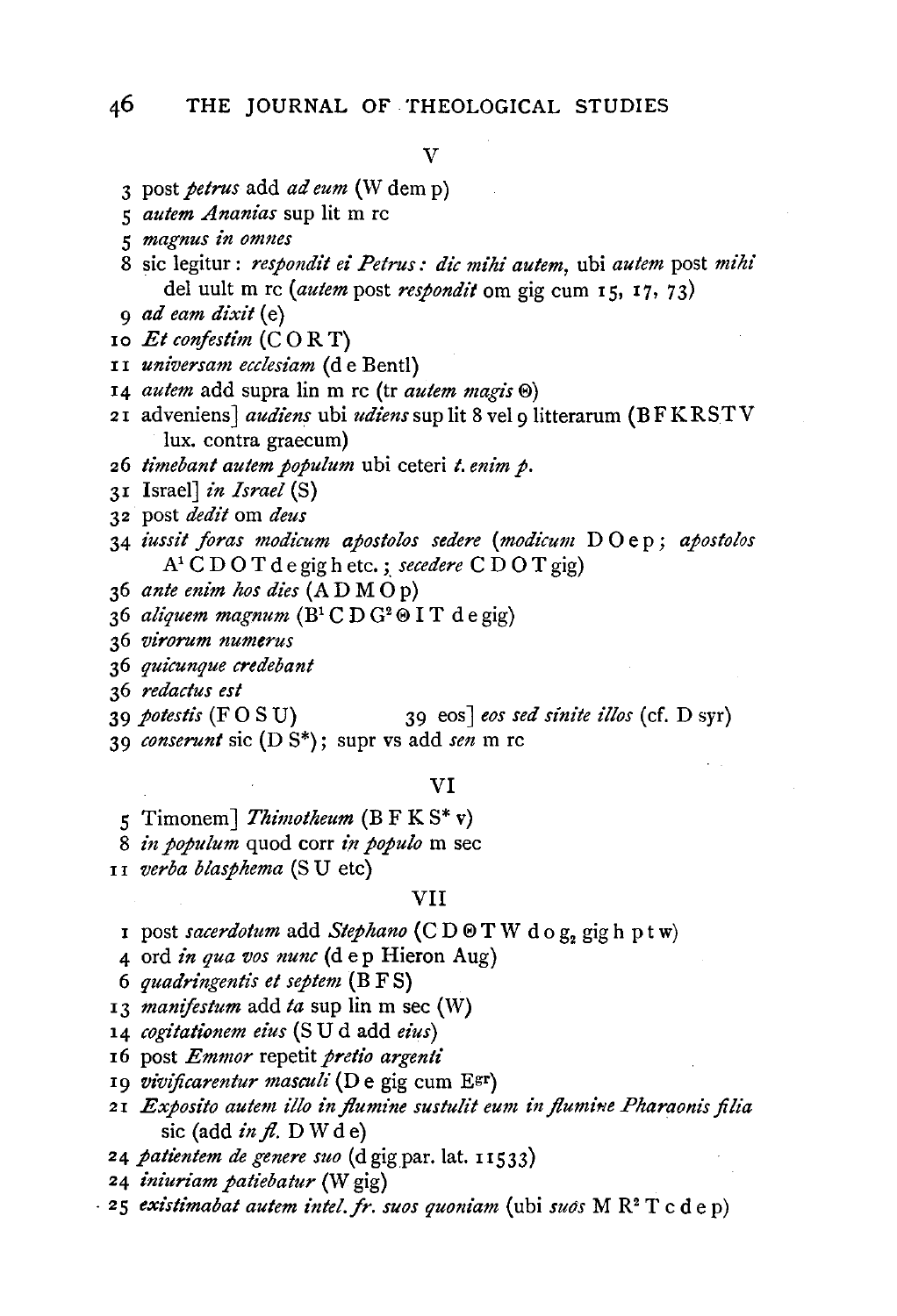- *:z* 5 *per manus* ( D G M W)
- *proximo suo* (gig et plur)
- *terram Madian* (D d p)
- 30 ord *app. illi angelus in des. m. Sina* (W)•
- I ord *facta est vox Domini ad eum* (M W gig)
- *gemitum eius* (d et gr BD 26)
- *iudicem super nos* (c d dem e gig p etc)
- *postfratribus vestrz's* lit duarum litt. ? scr *in eum*
- *repulerunt eum* (CD Gc T dem gig)
- *hui'c* sic (®I)
- *Deus ab et's* (D)
- *vos propter hoc in Bab.* (ubipr. *hoc* W: *in Bab.* D)
- *cum Iesu Nave in*
- *prophetam* sic (M, ubi *per prophetam* W gig)
- *requisitionz's* quod corr m re
- *incircumcisi* (D)
- r *restitistis* (gig etc)
- *esset Stephanus plenus* Gc MS U W

### VIII

- r *Apostolos qui remanserunt in Ierusalem* (d g<sub>2</sub> gig h t Aug cum gr D Sah)
- 2 Curaverunt] *Sepeliuerunt* (Dmg W)
- *pl. magn. super illum* sup lit m rec
- 9 magus] *magnus* ex err (DV)
- r I *magicz's suis artibus* (D 0 R Tepl)
- *per pecuniam* (W e\* Cypr)
- 2 I tr *pars tibi* (W)
- 33 iudicium eius] *iud. illius*
- *alz"o aliquo* sup lit m re
- quid] *quis* (c dem gig Bed etc)
- *autem ei* (e Bed)
- 3 7 *licet et respondens* sup lit m rec
- *dixit: credo Dei filium esse*, ubi *Christum* add m sec
- *andissent* pr m add *see* sup lin m re (? cp Italian *andare)*

### IX

- 2 ante *Ierusalem* om *in*
- *Iesus Nazareus* (e ; cp *Nazarenus*  $\Theta$  M S U e dem)
- 5-6 retinet verba *durum* ... *ad eum*
- 15 tr *Dominus ad eum* (cp)
- 6. tr *pati pro nom. meo*
- *ingressus Paulus in synagogas* (B K U R)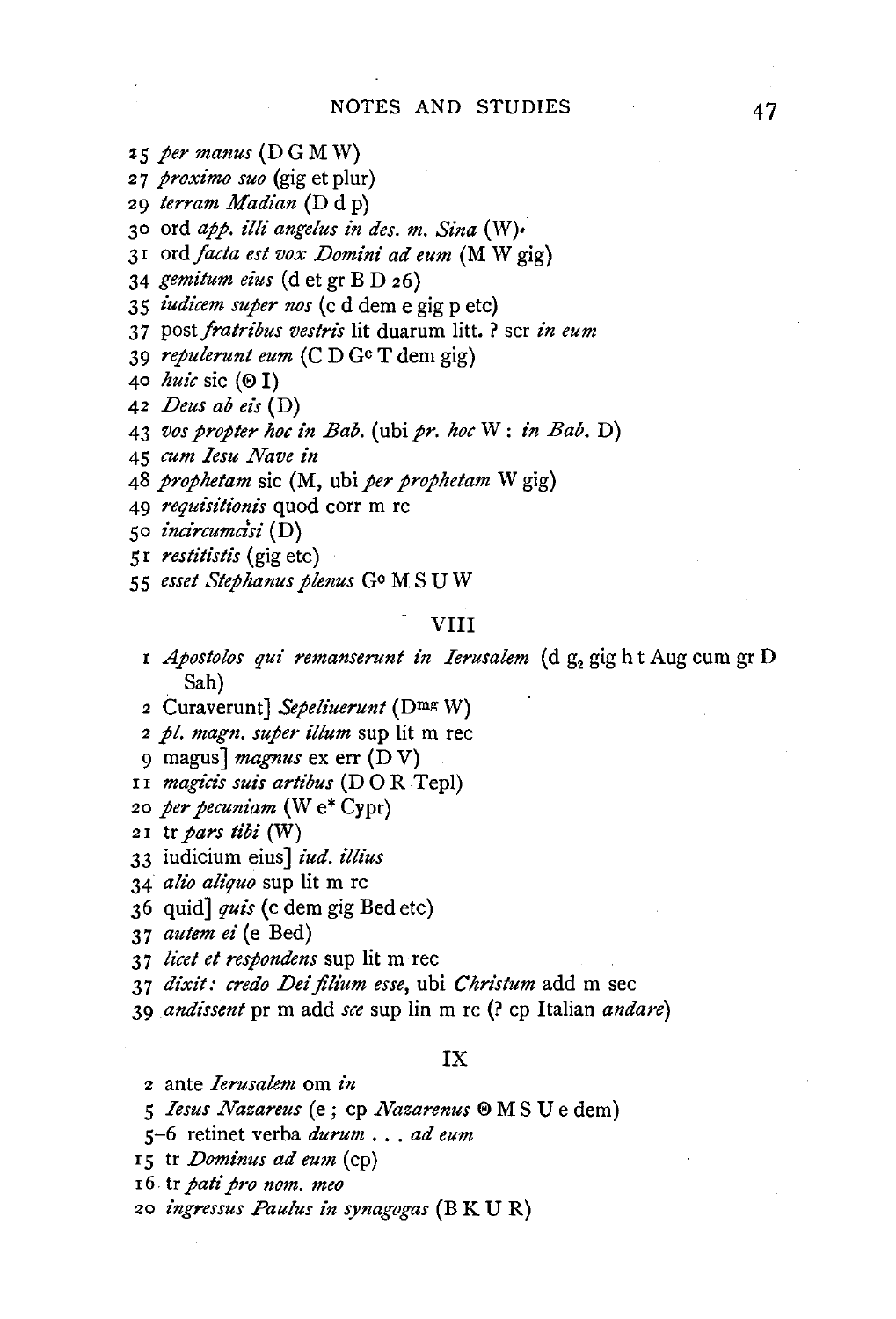## 48 THE JOURNAL OF THEOLOGICAL STUDIES

- 2I *perduceret illos* (e)
- 24 interficerent] *comprehenderent*
- <sup>2</sup>*5 muros* quod in *murum* corr m re
- 26 *temptabant* quod corr in ~bat m re
- 26 *iungere se:* ubi *se* sup vs m pr
- 27 *enarrauit* (e C (aen) I Bentl)
- 29 tr *eum occidere* (gig Bentl)
- 30 *eduxerunt eum nocte Caesaream* ( + *nocte* C D 0 gig)
- 32 *universos dum perveniret ad* sic
- 34 *tibi, qui continua*
- 40 *genua sua* G2 ® T
- 40 post *surge* add *in nomine domini nostri Ihesu Christi* (D 0 gig m p Cypr)
- 4I *ac uiduas* (gig)

#### X

- 7 loquebatur] *uocabatur* sic
- I3 *ad eum dicens* (B2 w)
- 17 *missi fuerant* (c)
- 30 *usque in hanc horam eram ieiunans et orans in domo,* omittens *eram hora nona* (gig praestat *eram i'ei'unans usque in h. d. et hora nona*  omittens *orans eram.* B2 D *agens ieiuniam et orans*
- 32 post *mare* add *is cum uenerit loquitur tibi* (gig similia D d Bed)
- 33 *sunt tibi a* ( c d gig t Bentl)
- 36 *uerbum suum* (d gig)
- 37 post *incifiens* om *enim* (D c gig Hil)
- 3 7 *per baptismum* pr m quod corr m sec
- 42 *ipse est constitutus a deo,* omittens *qui est* (om *est qui* gig t Iren)
- 44 *adhuc illo loquente verba haec* sic ( + *i'llo* D)
- 44 *super eos qui* sic
- 48 *maneret ibi aliquot* (Gc 0 S u)

### XI

- I post *dei* add *et honorijicabunt dm* (®par. }at. 202, 1I505\*)
- *5* ord *vidi visionem in*
- 6 *caeli in eo* (p)
- 9 ord *de caelo secunda(®* de c. secunda)
- I5 om *in* ante *nos:* corr m sec (0)
- <sup>I</sup>7 ad fin add *ne daret illis spm sanctum credentibus in dominum Ihm Christum* ( $D \otimes O R^*$  par. lat. 11533 d p et gr D)
- I9 *usque ad* (D W)
- 29 *quisque* (R c gigp Aug)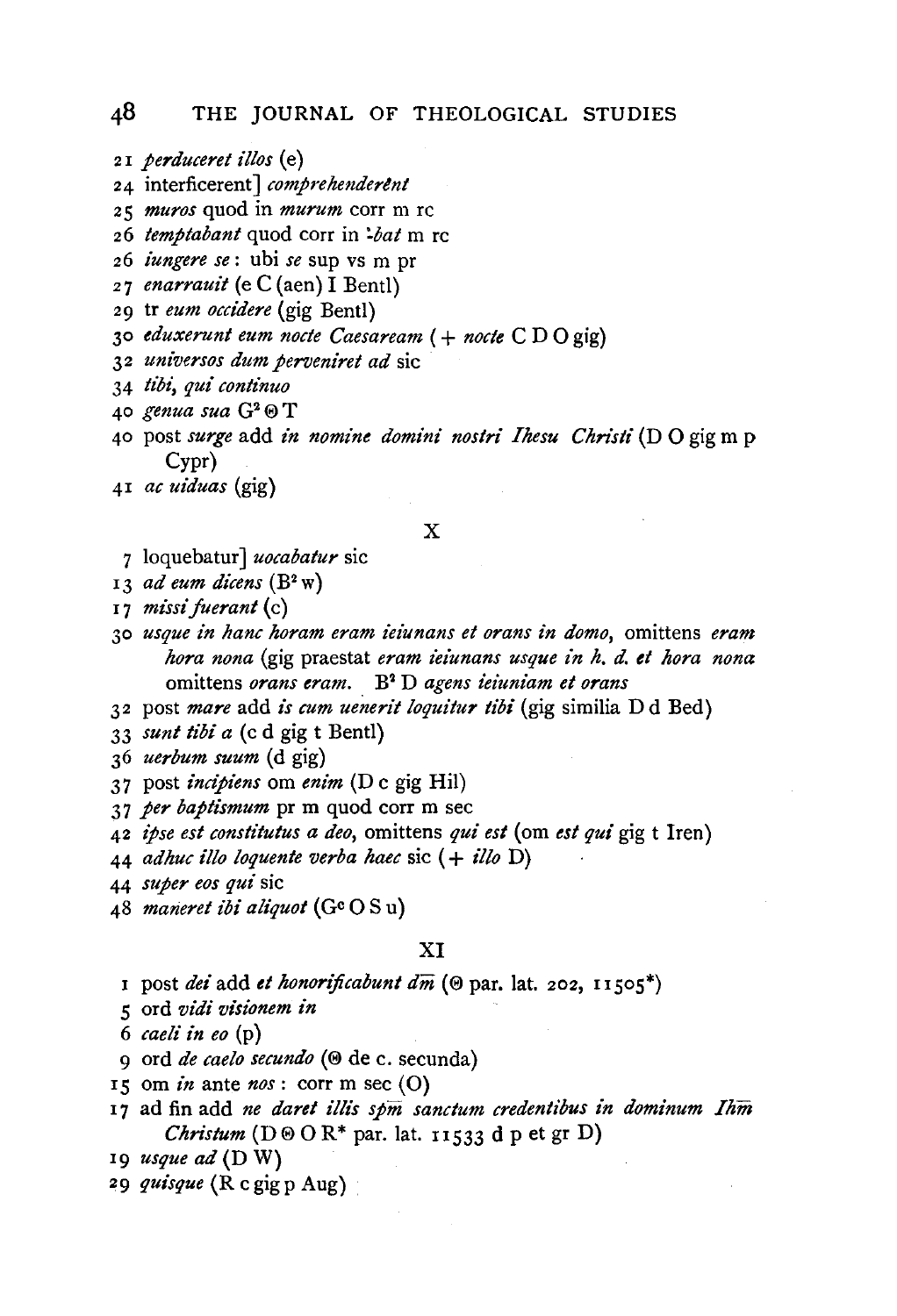### XII

- 4 *tradensque*
- 6 ord *esset eunz* (D R)
- <sup>I</sup>3 audiendum] uidendum (B F K S U V W)
- I6 *Petrus uero* {d gig)
- 16 *autem aperuissent* sup lit m re et add *hostium* (add *ostium* B K R UVc)
- 17 *enarrauit* (d dem e p etc)
- I 7 *fratribus eius* (0)
- I9 *duci ad se* (D)
- 20 *persuadentes Blasto* (p)
- 2 I *veste regia sedit pro* sup lit m re

#### XIII

- 6 *perambulassent* ubi *per* sup lit m re
- I I *cecidit super eum* (de gig Lucif)
- JI *qui* sup lit
- 3 I post *ui'sus est* add *terra* vel *tertz"a*
- 3 I *per* add supra vs m pr
- 3 I *nunc testes sunt testes eius* sic
- 34 *vobz's sancta David vobis* sic
- 36 post corruptionem add notum igitur sit vobis viri fratres
- 3 7 *quem vero de* sup lit m re
- 3 7 om *a mortuis*
- 38 post *vobis* add *ihesum*
- 42 sibi] *eis* (gig)
- 46 *repulistis*  $(A M R<sup>1</sup>$  gig p w)
- 46 *convertimus* pr m quod corr m sec (Tert Cypr Aug)

### XIV

- I ord *multit. copiosa* (P R2 e gig w)
- 2 ad fin add *dominus autem dedit cito pacem* ( $\Theta$  dem gig p)
- 4 *multitudo illius ciuit.* (Gc)
- 5 *prindpibus sacerdotum suis* sic
- 6 ad fin add *et commota est omnt's multitudo in doctrina eorum. Paulus*  autem et Barnabas commorabantur listris ( $\Theta$  S d e w Bed)
- 9 tr *voce magna* (gig) et add *tibz' dico in nomine domini* I. *Ch.* ( C d e Bed cum gr CD E)
- I I *ipse est dux* sic
- <sup>I</sup>3 post *ubi* + *uolebat sacnjicare* repetens ex pr vs
- 14 *hominibus* (d)
- 14 *lerram mare* omittens *et*
- I8 post *lapid.* om *que* (0 dem) VOL.XX. E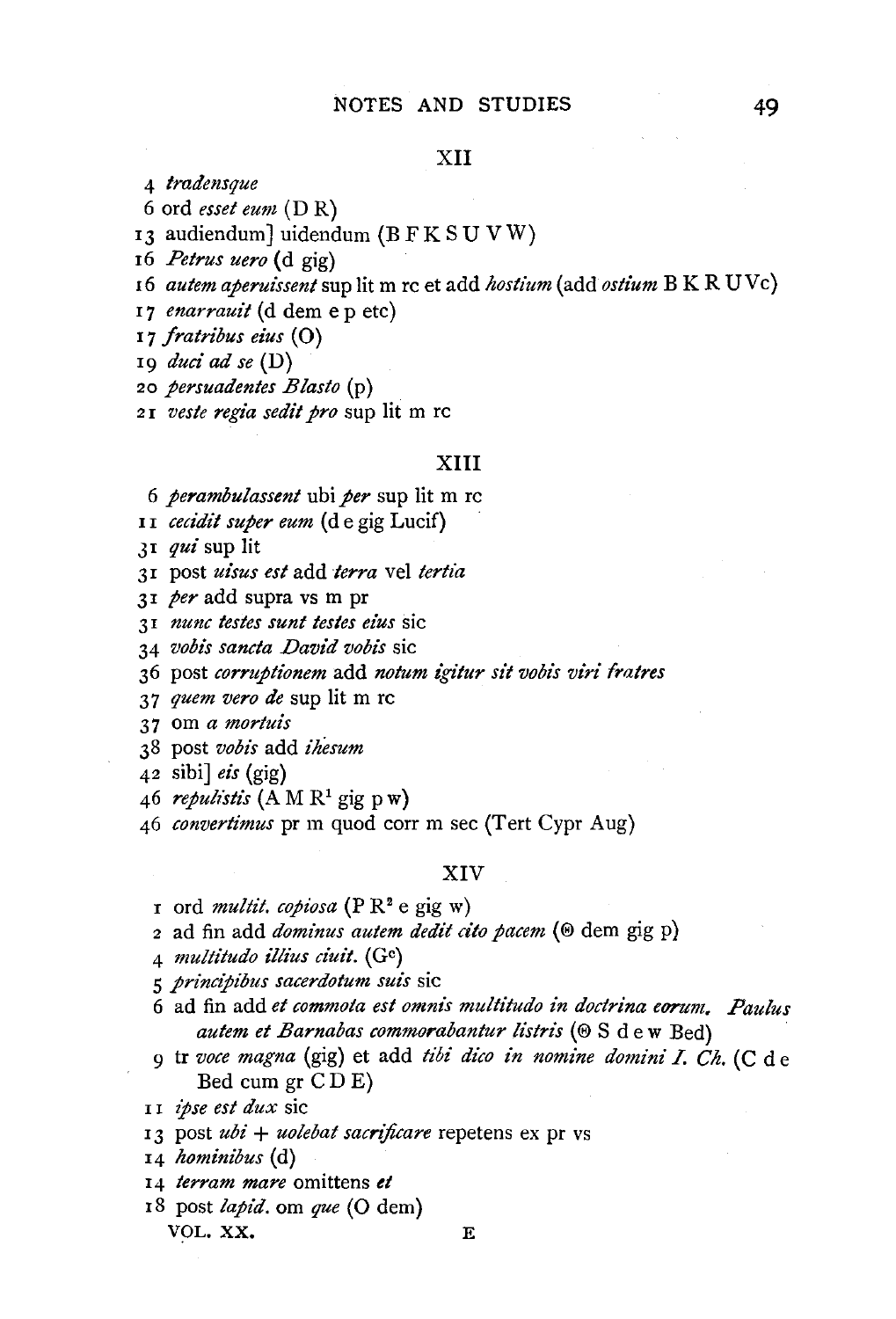- I9 ord *di'scipulis eum* sic
- <sup>I</sup>9 *in civitatem*
- 2 r *introire nos oportet regnum (introire* ®de gig: om *in* W)
- 23 ante *Pamphy!iam* om *in* (dem gig etc)
- 24-25 *descenderunt* usque *et inde n* sup lit m re (N.B. post *A6yov* add codd gr aliquot *Tov Kvp{ov,* E *TOv ®wv,* item post *Atta!iam* add *evangelizantes eos* d gr D 137)

#### XV

- <sup>I</sup>*Cum iudea* sic : corr in *de* sup vs m ant
- I salvari] *salvi fieri* (c d dem gig etc)
- 2 ergo] autem (@ R gig p)
- 2 post *i!!os* add *dicebat autem paulus manere eos ita ut crediderunt*  ( $\Theta$  par. lat. 202 d gig cum gr D)
- 3 omnibus] *cunctis* (G: om gig)
- 7 *inquisitio magna* : corr in *conquis.* m vet
- 14 *vz'sitante* ut uid
- IS *est domino est opus* sic
- I9 *ad eos deum* ubi *eos* del uult pr m
- 24 *manusauimus* ubi *us* del pr m
- 29 post *fornicatione* add *et ea quae uobt's fieri non uu!tis a!ium ne feceritis*   $(D \otimes d p w^2$  Iren)
- 3 I *gavisi sunt gaudi'o magno* (G)
- 32 *confirmauerunt eos* gig
- 34 add *Uisum est autem Sitae remanere ibi. Solus autem Judas abiit,*  omittens *i'erusalem*
- 39 *nauigauit* (D c gig)

#### XVI

- <sup>2</sup>*bonum testimonium*
- 6  $u$ *etiti* (I M U<sup>1</sup> dem)
- 12 *prima pars Macedoniae ciuitatis (pars W* dem p<sup>2</sup>: *ciuitatis* M<sup>c</sup>p<sup>\*</sup> par. lat. 2)
- 12 *conserentes uerbum domini* (D 0)
- 14 ord *a P. diceb.*  $(\Theta$  gig)
- IS *esse! ipsa* (I M e dem)
- 16 *Phytonem*  $(B \cup S^c d)$
- <sup>I</sup>7 ord *sunt exce!si* (om *sunt* gig)
- 36 post *ut* add *nos* (W)
- 36 *cum pace* (W lux)
- 37 nos eiicite sic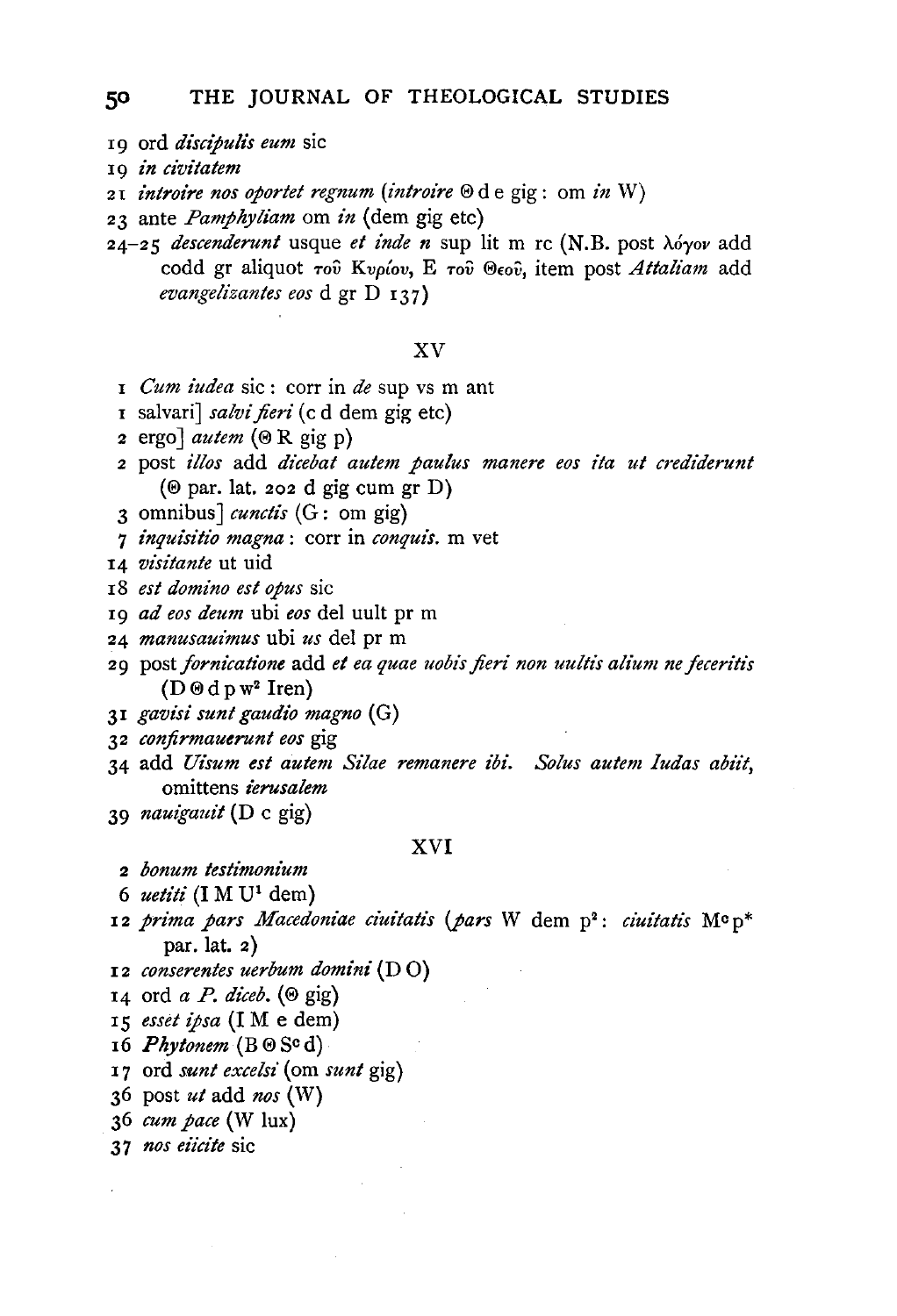### XVII

- 6 qui] *sunt qui* supra vs m pr  $(C D \omega)$
- 6 *orbem* (cum Wordsw)
- II haberent] + *quemadmodum paulus adnunciaret* (gig; cf D et gr 137)
- 12 *et multitudo gentilium mulierum honestarum* sic
- <sup>I</sup>4 *usque mare* omittens *ad* (D gr)
- 18 *alii uero dicebant* (C R T V<sup>c</sup> W c dem gig)
- 2 I *advenae omnes hospites* ubi del uult *omnes* m re
- 2 2 *superstitiosos* (B F ® K M U V d dem e gig p2 )
- 26 post *eorum* add *dedit hominibus* (D2 R2 par. lat. 202, 177)
- 28 *et creatura et genus* (D par. lat. 11533 W)
- 29 ante *sculpturae* add *aut*
- 29 *cogitationibus* (D)

## XVIII

- 2 post *ad eos* add *Paulus et salutauit eos* (D par. lat. 93, IISOS, I6722,  $E$  53 gig)
- 6 *vestimenta sua Paulus*
- 9 visionem] *visum* (d gig etc)
- 10 tr *multus mihi* (G)
- 2 I post *di'cens* add *oportet me solempnem diem adueni'entem facere iero·*  solimis et (D  $\Theta$  M W d dem gig)
- 24 genere] *natione* (cum Wordsworth)

#### XIX

- <sup>2</sup>*dz:Xi'tque* usque ad *credentes* sup lit m pr
- 5 Iesu] add *Christi* ( $\odot$  W d gig 133)
- 8 *in synagogam* (I e d gig)
- 9 sub fin add *ab ora quinta usque in horam decimam* (D Ge <sup>®</sup> d gig gr 137)
- II *non modi'cas deus fac.* (c gig dem ® et plurimi)
- 13 *adi'uramus* (D et gr H LP)
- 14 pro *quidam* legit *cuiusdam* (dem)
- 20 tr *verbum dei'forti'ter crescebat* (d et gr D)
- 21 *transire a Macedonia et Achaia et ire* (C M R T c: *transire* D d e gig)
- 24 enim J *autem* (D gig p)
- 25 quos conuocans] *qui cum uocasset*
- 25 huiusmodi] *eiusmodi*
- 26 *sed et poene* (F dem gig)
- 2 7 *periclitabat* sic
- 38 *se inuicem* (W d)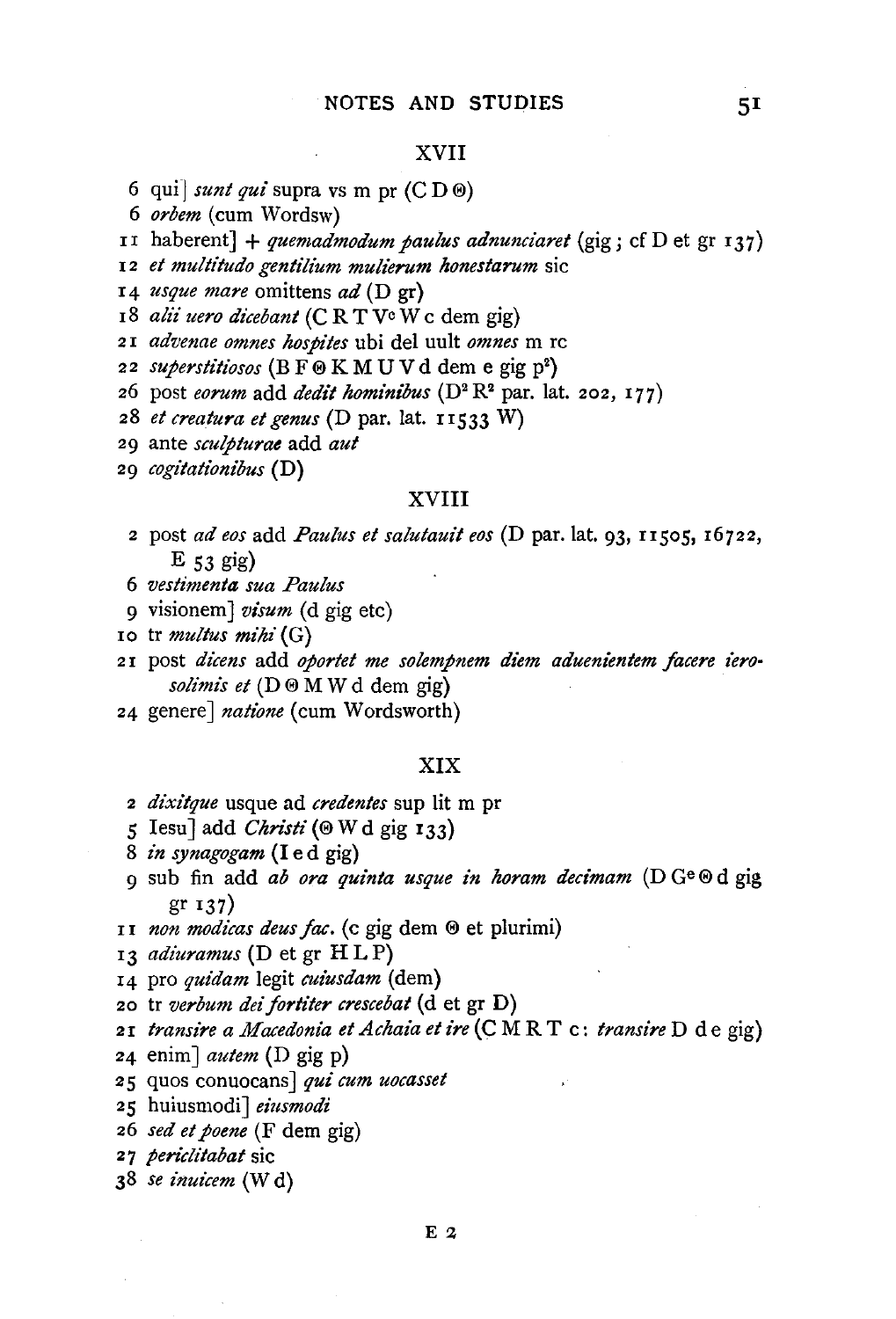#### XX

- 4 *Sosipater* ( D Gc M R S U W dem gig Bed)
- 7 cum eis] + *et confirmabat animas eorum* (M  $\mathbb{R}^2$  W dem gig)
- 8 *lampades* sup lit *(tan/erne* e gig quod puto scriptum fuisse)
- q *sublatus oblatus est* sic (B K V W cor vat<sup>\*</sup>  $p^*$ : *oblatus*  $R^2$ )
- 14 *conuenissemus in Asson* (D  $\Theta$  C)
- I8 post *eum* om *et* (S\*)
- <sup>I</sup>9 *humilitate et mansuetudine et* (cor vat\* sed corr)
- 2 o *subtraxerim uobis* ( d e gig etc)
- 2 3 *mee manent in ierosolymi's*
- 24 *Domino Iesu Christo* (®)
- 25 *meam uos* sup lit m rec
- $26$  omnium] + vestrum (U cum gr E min)
- 38 *dixerat eis* (G<sup>c</sup>)

### XXI

- <sup>I</sup>post *pataram* add *deinde in hyram* ( + *myram* gig par. lat. 7 ® etc)
- 3 *nauigabamus* (CD G\* ® p)
- 4 tr *septem diebus*
- *5 expleti's autem (expletis* c dem gig etc)
- 7 *nos ergo* (cor vat)
- IO *de iudea* (S U)
- I6 post *autem* add *quidam* (D gig)
- 16 ante *adducentes* add *et dicentes quod:* del uult
- 16 add *secum* (CM R2 T vg)
- 16 *Iasonem* (dem DU gig p etc)
- 20 *crediderunt in dominum* (D)
- 2I *di'scensionem* (BR T c dem cor vat\*)
- 24 *His cum sumptis* sic
- 26 *introiuit* (d)
- 28 *ubique docet* (D c d dem gig)
- 3 I *autem illis eum* sic
- 3 7 *qui dixit ei*
- 39 *non ignorate* sic

#### XXII

- 7 sub fin add *durum est tibi contra stimulum calcitrare* (D cor vat\* dem e gig et Bed)
- I4 post *audires* repetit *uoluntatem eius:* del uult m ant
- 20 *effunderetur* (de gig)
- 24 *tribunus iussit tribunus* sic
- 28 post *tribunus* add *quam facile te ciuem romanum dicis* (D par. lat. I725o Bed)
- 28 *ego autem multa*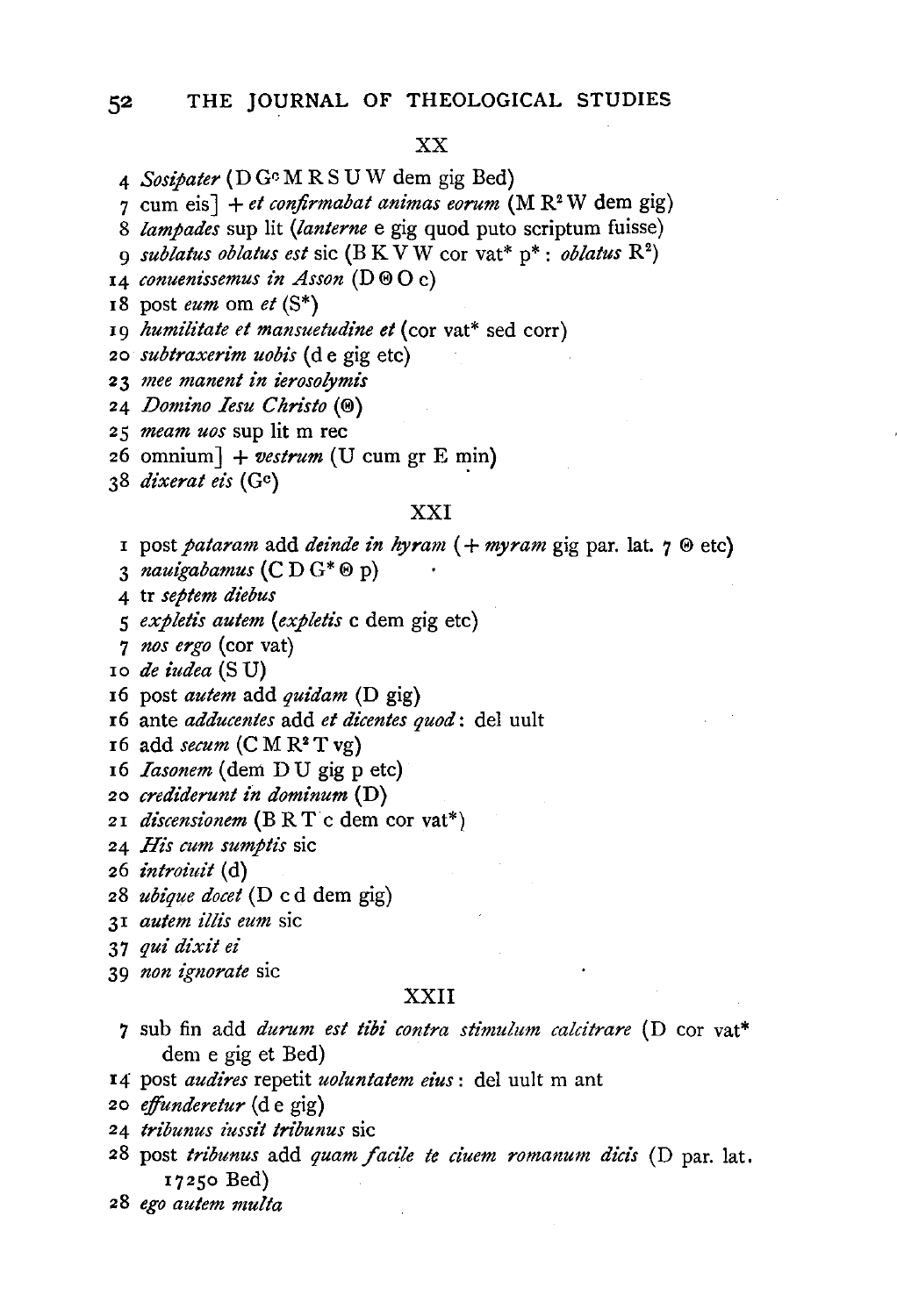#### XXIII

3 ord *me tubes* 

6 ord *esset pars* 

8 utraque] *utrumque* (c dem p etc)

20 ord *de z"llo sint* 

23 parate mihi ducentos unos milites sic (add mihi I: unde traxerit *unos* nescio. An idioma sit ibericum ?)

24 *iumentum* (c)

<sup>24</sup>*eum saluum facz"ent perducerent* ( + *eum* B F K R S c gig)

25 *retinet uersum* (D gig p gr 137)

2 5 *calumniam lzaberet quasi nummos accepisset* (gig p)

30 ord *denuntians eum ad le* 

30 pro *apud te* monstrat *tibi* 

34 *Cecilia esset* sic

#### XXIV

- 3 *semper hoc* (ut uid) *utique (utique* B K)
- 3 *suscepz"mus* (gig p etc)

1 8 ad fin add *et apprehenderunt me clamantes et dicentes tolle ini'micum 11ostrum* (D ® cor vat\* c dem p2 )

19 *oportebat modo* (C T cor vat\*)

19 *esse ut accusarent siquid (accusarent* B F G R S TU V)

24 *in dominum Christum* 

26 ord *daretur ei a Paulo* 

27 praestare] *pr'are* sic: simile xxv9 • *Anpraestare* an (cum gig) patrare nescio

### XXV

3 ord *eum perducz"* 

4 *seruari quidem* (CM T gig Lucif)

- $5$  *si quid est*  $(IS^* p)$
- 6 *demoratus est autem* (R)

6 *et descendit* (M T)

7 *obiicientes ei* (ISU p)

9 ord *praestare* (an *patrare* vid supra) *gratiam* 

13 *Beronice* (C Gc T dem gig)

x6 *crimina quae ez" obiciuntur* (D cor vat\*)

I7 *iussit* (FIRe)

18 om *ego* (gig)

 $22$  *ad Festum dixit*  $( +$  *dixit*  $G<sup>c</sup> \Theta M$  dem e)

22 post *audire* + *respondens Festus* (cp *et Festus ait* ®)

2 2 audies J *audire* sic : cor m sec

23 *Beronice*